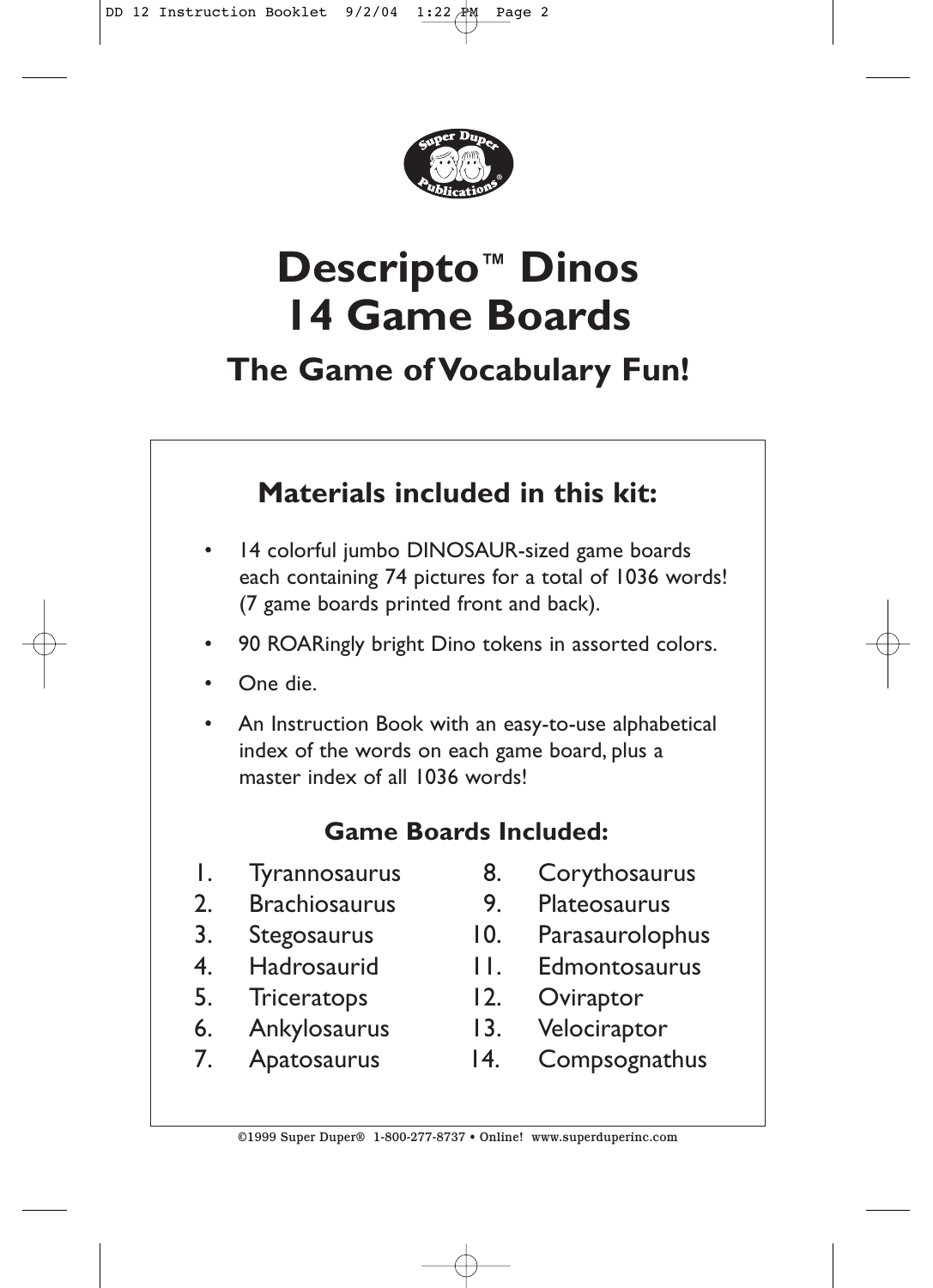

By Melissa Bossert, M.S., CCC-SLP; Kimberly Marino, M.A., CCC-SLP; Sharon G.Webber, M.S., CCC-SLP, and Nancy Fulton, M.S. CCC-SLP

The dinosaurs are back! They've been gone a long time and need your help to describe the world they see! With a game this fun, your good describing skills will never go extinct! 2-5 Players • Grades PreK-5

#### **Object of the game:**

For all players to use up all of their tokens.

#### **Getting ready to play:**

- Distribute 10 tokens to each player so that every player has his/her own color.
- Choose a game board and place it in the middle of the table.

#### **How to play:**

- 1. The first player places a token on a game board square and rolls the die.
- 2. The number on the die determines how many defining characteristics the player must say about the picture on the square. For example, if the player chooses the square with the apple and the die lands on the number three, a student would first say,"apple" and then provide three characteristics of an apple: "It is red, has a stem, and has a core."
- 3. Play then passes to the next player who picks from the remaining open spaces available on the game board.
- 4. Play continues until all players have used all their tokens.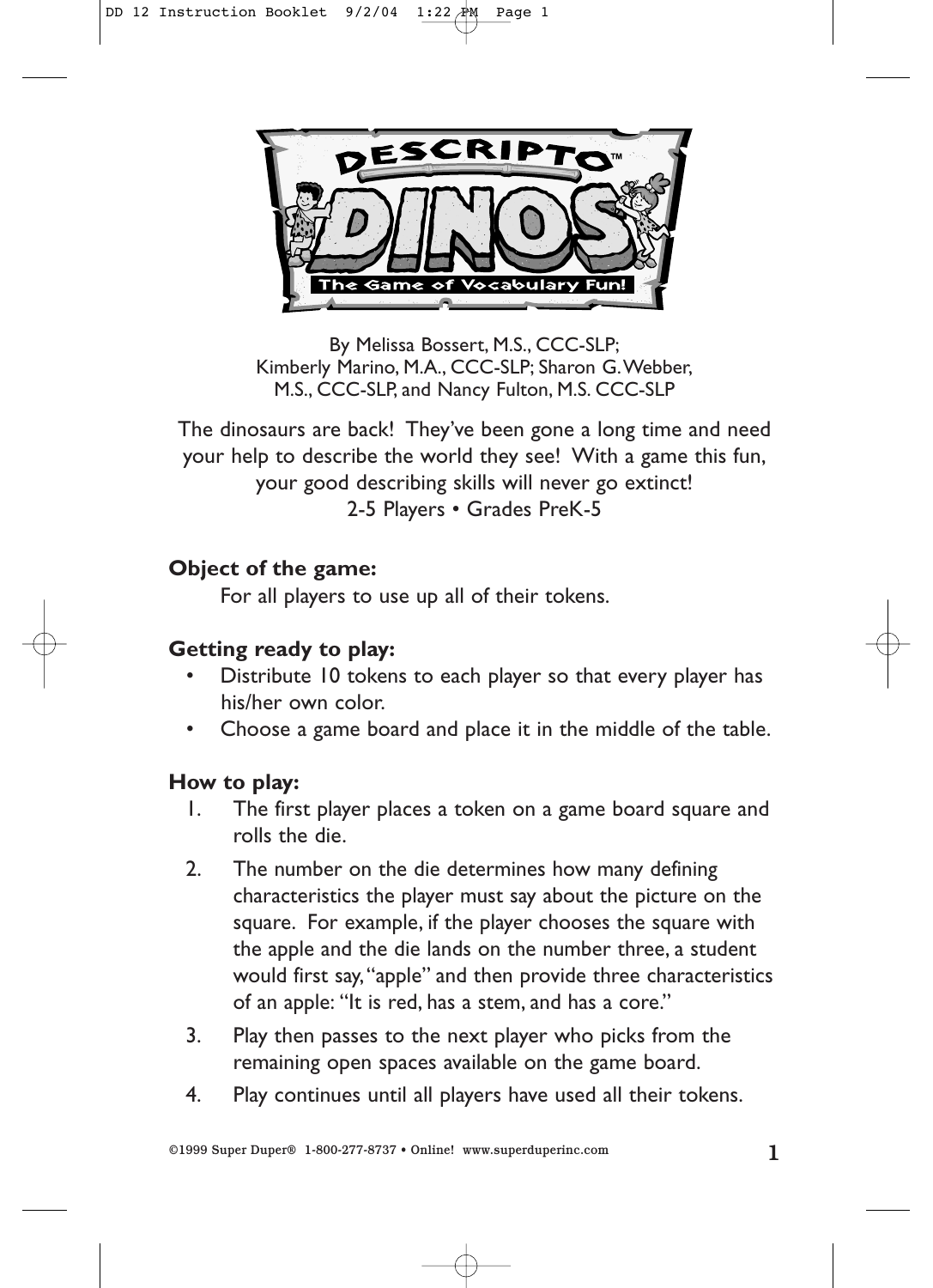#### **Variations:**

- The first player rolls the die and gets to place that number of tokens on whichever game space picture he/she chooses. After placing each token, the player must name the picture and describe it using defining characteristics. Vary the number of defining characteristics required to increase or decrease the level of difficulty. Play then passes to the next player.
- The therapist provides a category to the player. The player rolls the die to determine how many objects in that category the player is to find on the board. As the player identifies the items within that category, he/she places tokens on that game space. Tip: Have the student brainstorm a list of members of the category not visible on the board for extra practice.
- The therapist provides characteristics related to a target word. The first player to guess the correct answer places a token on that picture. Tip: Have the players take turns providing characteristics and guessing the correct answer.
- The first player identifies a category from one of the squares on the board (i.e. animals). The next player must find an object from the board that belongs in that category (i.e. puppy). If the player is able to identify a member of the category, he/she places a token on the corresponding board space and chooses another category for the next player. The game continues within the group so each player has a turn to select a category.
- Teach vocabulary and naming skills by having students just name the pictures on which they place their tokens.
- Have the players create a sentence or story using the chosen words.
- If space permits, let each student have their own game board and spread out on the floor.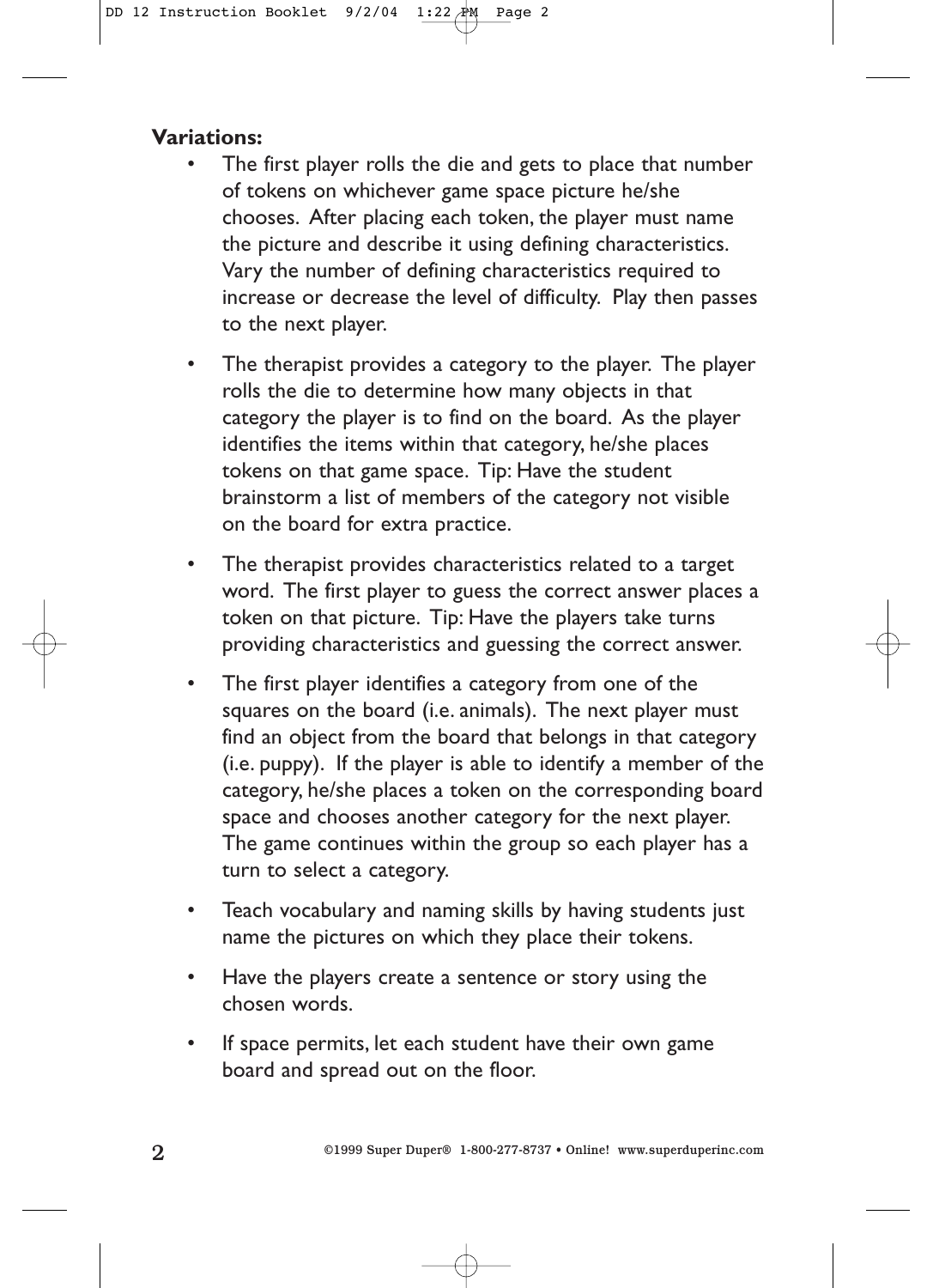**Cueing Strategies:** Below you will find strategies that may assist players in providing game answers:

- *Function Cue:* Ask the student to think about the function the object has. "What do we use it for? When do we use it (or see it)?"
- *Place Cue:* Ask the student to think about where we might find the object. "Is it found inside or outside? Which room of the house might we find it?"
- *Appearance Cue:* Ask the child to think about the most important characteristics of the physical appearance of the item pictured. "What does it look like? What shape is it? How heavy is it? How big is it? What color is it (if that is important to the object, i.e. banana)?"
- *Brainstorming:* If the player is having difficulty thinking of characteristics, make suggestions and brainstorm with the player such as: "We could talk about what a car does, when we ride in a car, who drives a car, what you wear in the car to be safe, or name different parts of a car like the trunk or engine etc." This strategy will help the player in future turns.
- *Silly Sentences:* If the player is having difficulty identifying characteristics, play a silly game by saying,"Is an apple something you drive in?"

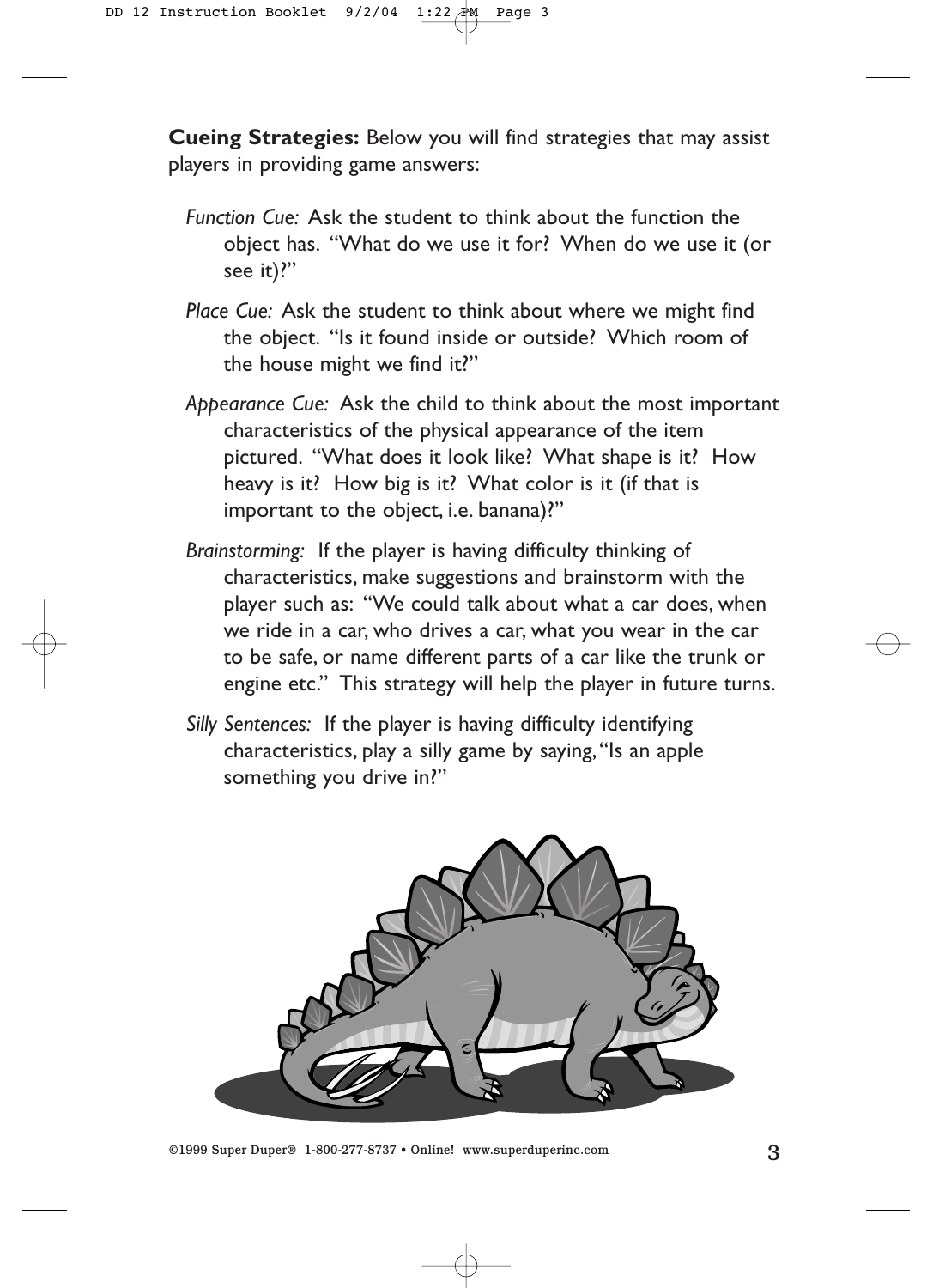

### **Tyrannosaurus • Game Board 1**

baker basket bicycle blocks bone bowl broccoli cash register castle cliff clothespin curtain daisy dishes drinking fountain eggplant eyelid factory ferris wheel filing cabinet fortune cookie frost funnel gloves gold gorilla grapefruit harp heart helicopter

hood ice skates keyboard kitten letter milk money monster museum newspaper pencil picture pit placemat plum

post office puppet puppy razor recliner satellite scarf screws sea horse seesaw shorts skateboard snow spider starfish





crab

dice dirt

ear exit

foot fork fudge

axe beads bedspread buckle bus driver button hole calendar cantaloupe cap cart cereal cherry chest (body) clock cookie sheet

## **Brachiosaurus • Game Board 2**

crutches cupcake curling iron deodorant diamond doll house fire hydrant

golf club grandfather clock green beans guitar ham harmonica hole iguana inner tube jelly kite leash lunch box mail carrier

matches mechanic mouse nail opossum orchard oven mitt paint can peanut peanut butter photograph poster radish rake salami

sausage school house shoelace skyscraper soup spaghetti star teacher teddy bear tomato traffic light watch waves wheelbarrow worm



back bathtub beehive boat bow tie bowling ball brownie butcher cactus cheek chimpanzee cockroach coconut crocodile curlers

# **Stegosaurus • Game Board 3**

make-up

dental floss dish towel doll dolphin drum dryer elbow feathers fireworks flowerpot gas pump hot chocolate jeep judge knee

mat nest nightgown notebook orange paddle pancakes pilot pineapple pizza police car pumpkin roller blades rolls

rope rug sandwich scale shopping basket shower sidewalk snowmobile spider web sponge stroller submarine sugar sweater tape

target tea kettle teeter totter television tiger toe top hat turtle tweezers vine wedding wind chimes window shade witch

4 ©1999 Super Duper® 1-800-277-8737 • Online! www.superduperinc.com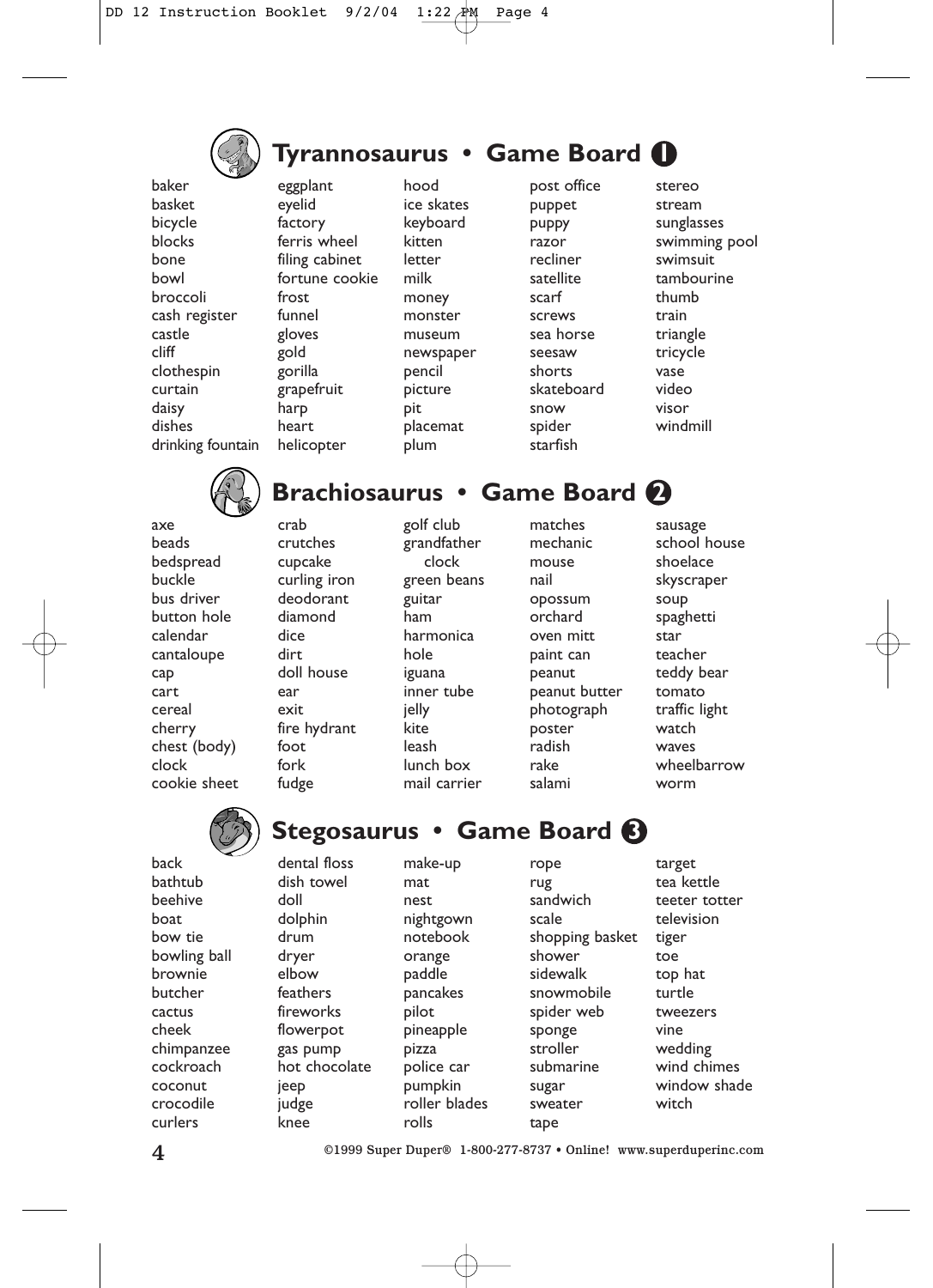

# **Hadrosaurid • Game Board 4**

artist band-aid baseball basketball bat bell birdhouse blimp boy bread bulldozer bumper cars cake canoe chalk

chalkboard compact disc cushion dollar bill eagle earmuffs fan farmer fireplace fog football fountain french fries garbage truck grocery sack

ceiling cottage cheese counter cowboy hat crane cucumber drinking straw eraser forest freezer frog geese glass greeting card hanger

groom gym headphones helmet jelly beans jellyfish kayak lamp lion lizard marbles measuring cup menorah oatmeal ostrich

otter painter pants pear peas pie plant porch swing pot holder potato chips puzzle rhinoceros rooster saucer scissors

smoke snail spoon stool tadpole tortoise tow truck towel trapeze tray water-skier whale wolf zipper



acrobat answering machine anteater aquarium asparagus bacon beaver bench blouse bow bride bulletin board cage camper

## **Triceratops • Game Board 5**

headlights house island ieans laundry detergent limousine log magazine microwave mittens moth mouthwash napkin necklace night

nurse owl pager paper clip parrot pipes plunger rain ring road sign robot sandpaper saw sculpture sheet

ship shoes silverware sky snowplow spatula taco tanker truck teeth toilet paper waffles waiter waitress wheel zebra



airplane airport alarm clock ant astronaut backpack banana bib briefcase broom children chocolate chopsticks coat coat rack

# **Ankylosaurus • Game Board 6**

comet corn on the cob cotton ball cream dancer deer dinosaur donkey drill earrings electric razor envelope eyebrow grapes

hair hay head hula hoop ironing board ladder ladybug lake lawn mower mantel meat medicine mole monkey moon

nose ocean oil park pirate puddle railroad track rattle refrigerator ribs rocket scar sea gull slippers

moose

snow cone stick strawberry sun swamp table tail tent toilet toothpaste train engine trash can truck truck driver VCR

©1999 Super Duper® 1-800-277-8737 • Online! www.superduperinc.com 5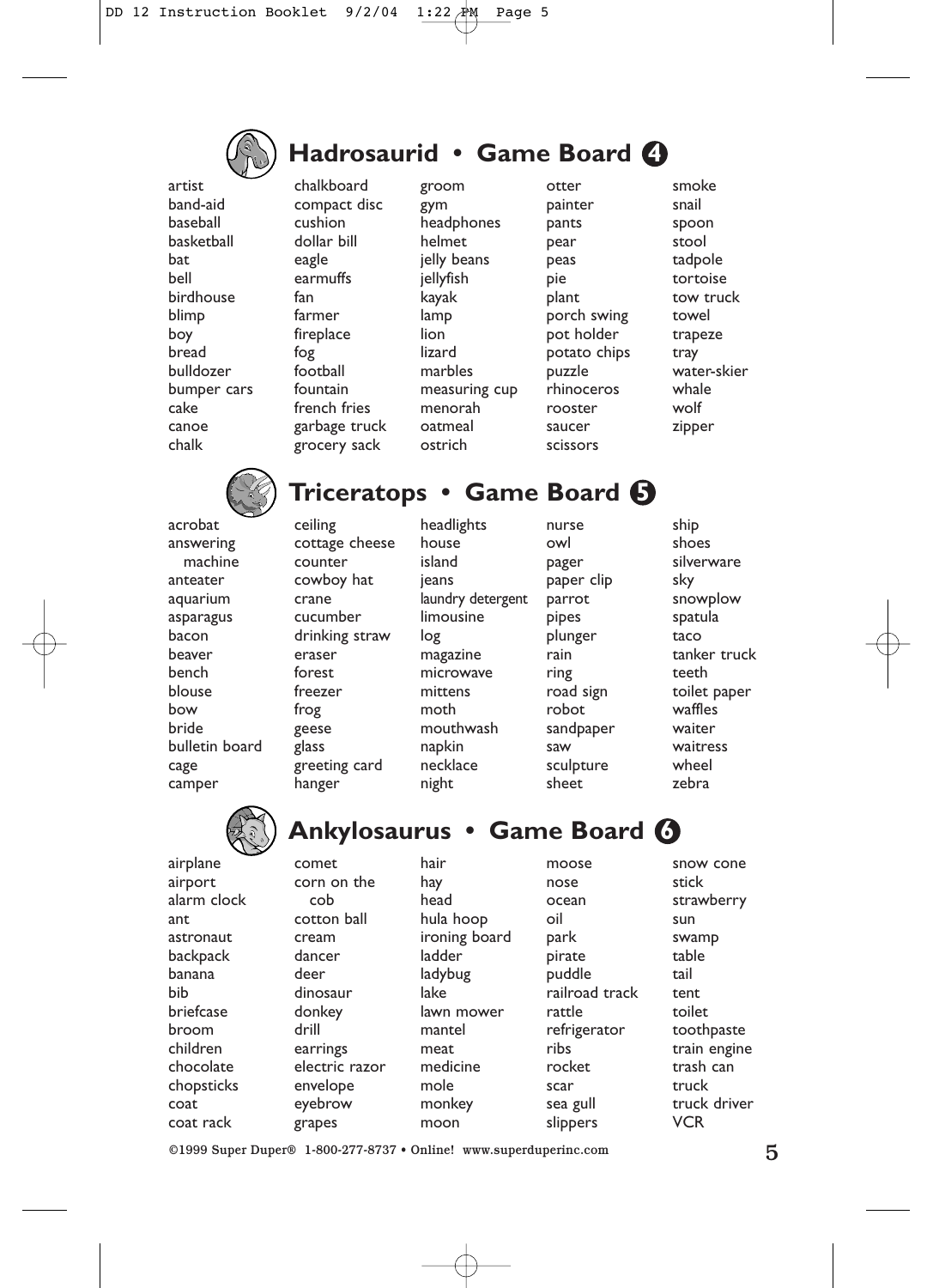

### **Apatosaurus • Game Board 7**

band beak bookshelf boots bracelet brick brush buffalo bush can cane cards carrot cauliflower chicken

arrow ball

bank

beach

biscuit

bus camel candy chef

baby

belt

chipmunk coloring book cookie cracker crosswalk crown dessert doctor duck face fishing pole fox gasoline goggles horse

lamppost leaf lock lungs magic markers magnet mask mixer mushroom net nickel pajamas pelican **penguin** pigeon

pillow pocketknife potato rabbit raccoon railroad engineer rat roller coaster salad salad dressing salt sewing machine shampoo shoulders skirt

snowsuit stable steering wheel string swing set thermometer tree tuba tugboat van vest wall wind wrapping paper



### **Corythosaurus • Game Board 8**

almonds bandage barbecue grill bathrobe bird feeder blender chimney cloud computer disk crow cube cup dish rag dress dresser easel elephant end table field fire floor

flour gas station giraffe grocery store heel hoe ice cream leg lemon light switch lobster needle outlet oval paper towels

picnic pitcher playpen pork chops present pretzel printer rice roof shade snake spinach sprinkler square

parakeet

steak stove sun hat tank top taxi thread tightrope toll booth trumpet underwear veterinarian wheelchair wrench wrist



carriage barrel blanket bottle butter button calculator candle cashier ceiling fan coffee coffee table

# **Plateosaurus • Game Board 9**

ketchup

comic book computer crayons crib dog house eye faucet ferry boat fin goat guinea pig hair bow hair dryer handkerchief kangaroo

knight knot lamp lighthouse lightning lily pad lips lotion milkshake monkey bars mouth onion pacifier panda

parachute party hat path pig plow purse rattlesnake road rowboat seeds shin shopping mall sink ski pole slide

spade tablecloth tangerine tea thigh tights tongue tortilla chips typewriter umbrella unicycle volcano washcloth wasp windshield wipers

chin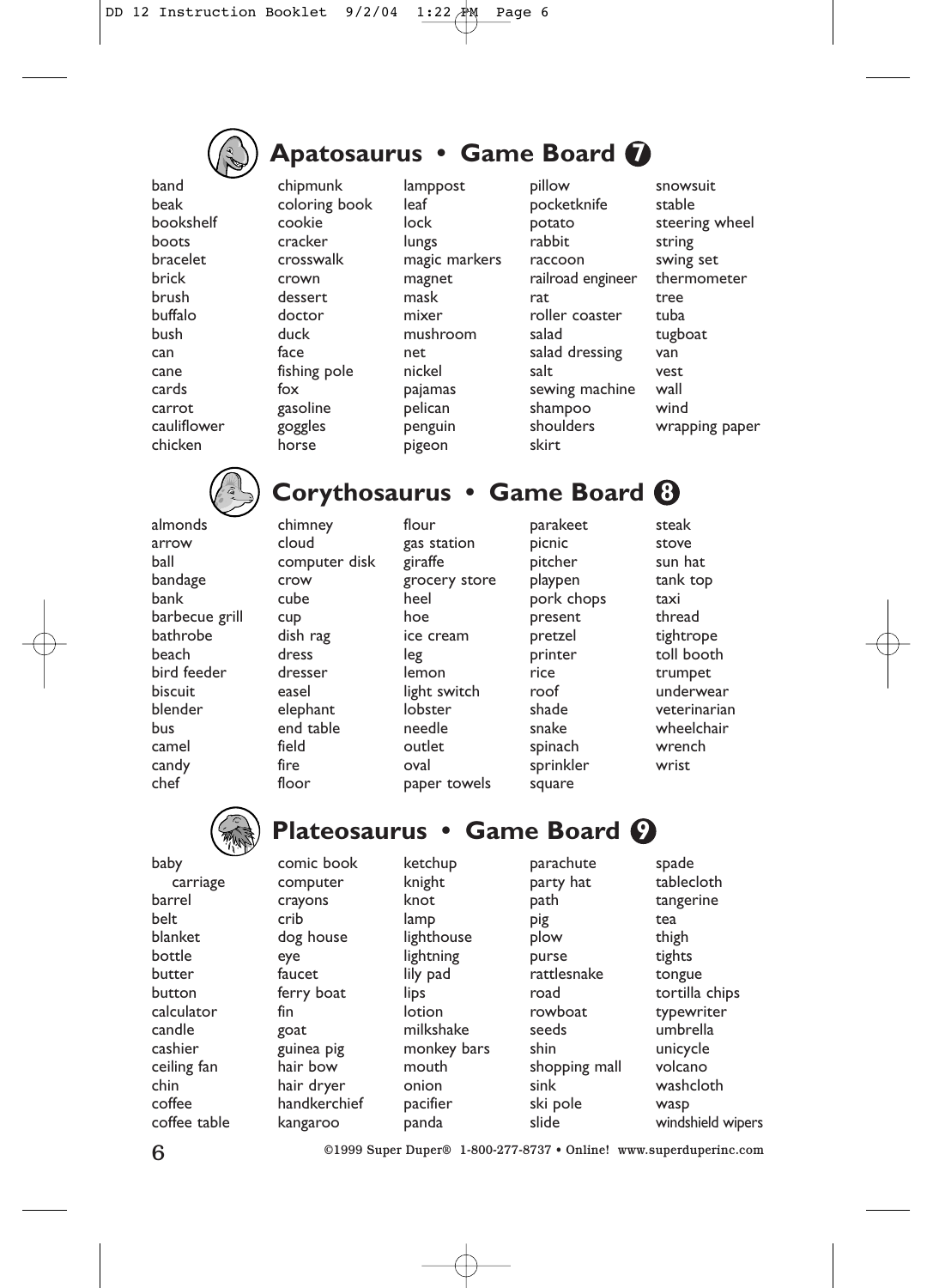

# **Parasaurolophus • Game Board 10**

angel arm baby bagel ballerina barge bear bunk beds cast chicks circle costume cough syrup desk dictionary

dime dishwasher dog dish drawing dust pan eyelashes finger firefighter flying saucer gate hamburger highway hippopotamus hips hornet

iron jacket leopard man map mirror mobile motorcycle mountain mug night stand octopus pencil sharpener penny pepper

pickle pine cone polar bear quarter race car radio rolling pin ruler saddle sandals seal shark sheep skis sneakers

soap socks soldier sweatshirt T-shirt thumbtack toad toothbrush trailer train set trunk (car) trunk (elephant) tunnel xylophone



air conditioner ambulance bald barber bucket buns butterfly cabbage canister cheesecake chocolate chips coffee maker croissant croutons cutting board

### **Edmontosaurus • Game Board 11**

diving board door knob drain dump truck engine fire extinguisher firefly fist flip flops flute ghost hail hill hockey stick hoof

hot dog hyena jack-in-the-box iet life jacket macaroni medicine cabinet melon mixing bowls mop mosquito muscles night light noise makers note pad

peach peeler petal pill pottery reindeer safe safety helmet snowshoes spice rack sprout star (shape) stem stomach

oven

stop sign strawberry shortcake streamers tarantula tennis ball thief tiles timer tongs tornado trombone volleyball whistle White House



actress antenna apple apron beetle book box brain branch cabinet calf camera canary carpet cassette tape cat celery chair chairlift chest (treasure) diaper fire engine flag flashlight flight attendant fly frame garage garbage garden

**Oviraptor • Game Board (2)** 

glasses (sight) glue goldfish grass grasshopper hamster hat hose hospital iuice knuckles lasagna lime long johns movie theater mustard overalls palm tree pen plate playground porcupine rainbow river rock rock climber rocker root scarecrow shovel

soda sofa stamp suit tire tractor undershirt wagon watercolor paints watering can window wing yarn zoo

©1999 Super Duper® 1-800-277-8737 • Online! www.superduperinc.com 7